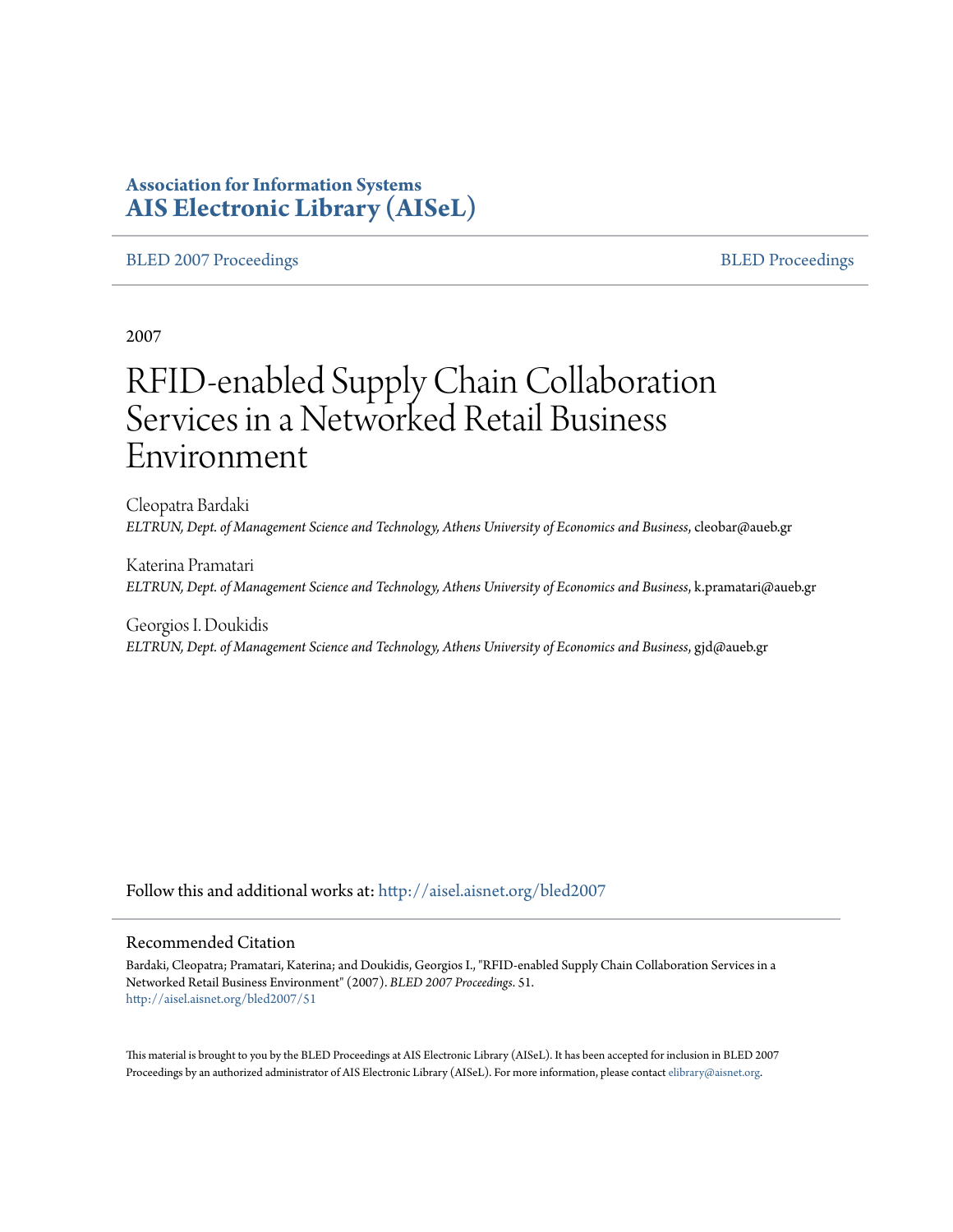### **20th Bled eConference eMergence:** Merging and Emerging Technologies, Processes, and Institutions June 4 - 6, 2007; Bled, Slovenia

### **RFID-enabled Supply Chain Collaboration Services in a Networked Retail Business Environment**

**Cleopatra Bardaki, Katerina Pramatari, Georgios I. Doukidis**

ELTRUN, Dept. of Management Science and Technology, Athens University of Economics and Business, Greece {cleobar, k.pramatari, gjd}@aueb.gr

### **Abstract**

*Since the early 1990s, there has been a growing understanding that supply chain management should be built around information sharing and collaboration among supply chain partners. The emergence of RFID technology is expected to revolutionize many of the collaborative supply chain processes and to empower new collaboration scenarios, such as anti-counterfeiting, product recall and reverse logistics, collaborative in-store promotion management and total inventory management.*

*This paper proposes eight RFID-enabled supply chain collaboration services (e.g. dynamic pricing, smart recall, in-store promotion management, out-of-shelf response) in a networked retail business environment. The services are characterized, on a high-level, by the information shared between retailers and suppliers, the level of tagging (pallet/case/item level) and the location of the tag readers. Also, a scalable-distributed network architecture, building on the possibilities provided by web service orchestration and data stream management systems, is proposed to support these collaborative supply chain management processes. However, this paper introduces into a research-in-progress with the ultimate purpose to assess and categorize the RFID-enabled supply chain collaboration services according to four dimensions: the extent of collaboration required between retailers and suppliers, the RFID technology requirements, the transformation of existing (or the introduction of new) processes and the business performance impact of the RFID-enabled collaborative service. This research is partly funded by the European Commission (IST-2005, FP6) through the IST SMART research project with participating user companies being European grocery retailers and suppliers from the fast-moving consumer goods sector.*

**Keywords:** Supply Chain Collaboration, Services, RFID

### **1 Supply Chain Collaboration In Retailing**

Since the early 1990s, there has been a growing understanding that supply chain management should be built around the integration of trading partners (Barratt & Oliveira, 2001), the sharing of information and benefits (McLaren, 2004) and the collaboration of organizations (Patrakosol & Olson, 2006). Supply chain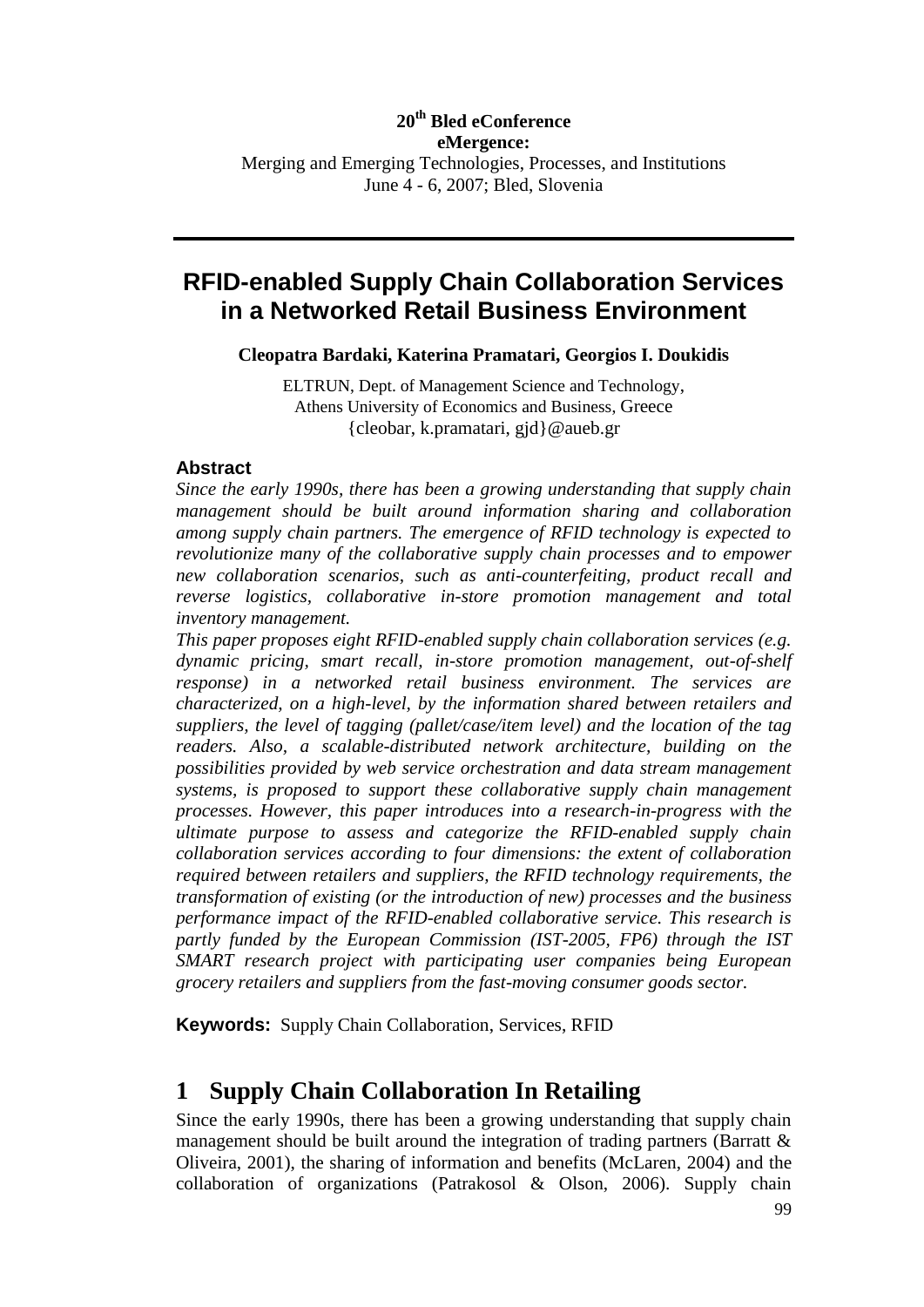collaboration as understood today has begun to take form since the mid-1990s, when the forms of collaboration multiplied (Pramatari, 2006) and new forms of information sharing extended their focus to include not only a passive exchange of information between partners, but also a more proactive approach through common planning and synchronisation of activities and business processes (Skjoett-Larsen et al., 2003), taking advantage of innovative technologies. Anthony (2000) suggests that supply chain collaboration occurs when two or more companies share the responsibility of exchanging common planning, management, execution, and performance measurement information. Bowersox et al. (2000) state that firms collaborate in the sense of leveraging benefits to achieve common goals.

Supply chain collaboration in retailing and Fast Moving Consumer Goods industry (FMCG) has mainly been expressed in the form of practices such as Vendor Managed Inventory (VMI), Continuous Replenishment Program (CRP), and Collaborative Planning, Forecasting and Replenishment (CPFR). VMI is probably the first trust-based business link between suppliers and customers (Barratt & Oliveira, 2001), whereby the manufacturer (supplier) has the sole responsibility for managing the customer's inventory policy, including the replenishment process, based on the variation of stock level in the customer's main warehouse or distribution center (Blatherwick 1998, Cooke 1998, Frantz 1999). CRP moves one step ahead of VMI and handles the inventory policy not only with the variations of inventory levels at the customers' main stock-holding facility but also with sales forecasting, based on point-of-sales (POS) data from the retailer's stores (Andraski, 1994). Collaborative Planning, Forecasting and Replenishment (CPFR) can be seen as an evolution from VMI and CRP, addressing not only replenishment but also joint demand forecasting and promotions planning, focusing on promotions and special-line items (Holmström et al., 2002). CPFR is based on extended information sharing between retailer and supplier, including POS data, forecasts and promotion plans. Pramatari et al. (2002) further suggest a new form of CPFR, named Process of Collaborative Store Ordering (PCSO), addressing the daily store replenishment process. This process is supported by special IT infrastructure (a web collaborative platform) allowing: the daily online sharing of store-level information (e.g. POS data, store assortments, stock level in the store, promotion activities, out-of-shelf alerts, etc), the sales forecasting and order generation, the online collaboration of the trading partners, and finally the order exchange and order status tracking. Based on these short descriptions, VMI and CRP are more about efficient replenishment and supply, whereas CPFR puts more emphasis on the demand side.

There is a clear evolution path in the capabilities and sophistication of the Information Technology (IT) infrastructure supporting all these collaboration practices, in the amount of information exchanged between the trading partners and in the process(es) enabled by this information sharing supporting former versus later forms of collaboration. Compared to the traditional ordering process, VMI/CRP and CPFR highly increase the total volume of information transmitted between retailers and suppliers on a daily basis. The volume of information exchanged and the intensity of interaction are expected to further increase dramatically when the advanced data capture capabilities of Radio Frequency Identification (RFID) technology coupled with unique product identification and real-time information gathering are employed. The emergence of RFID is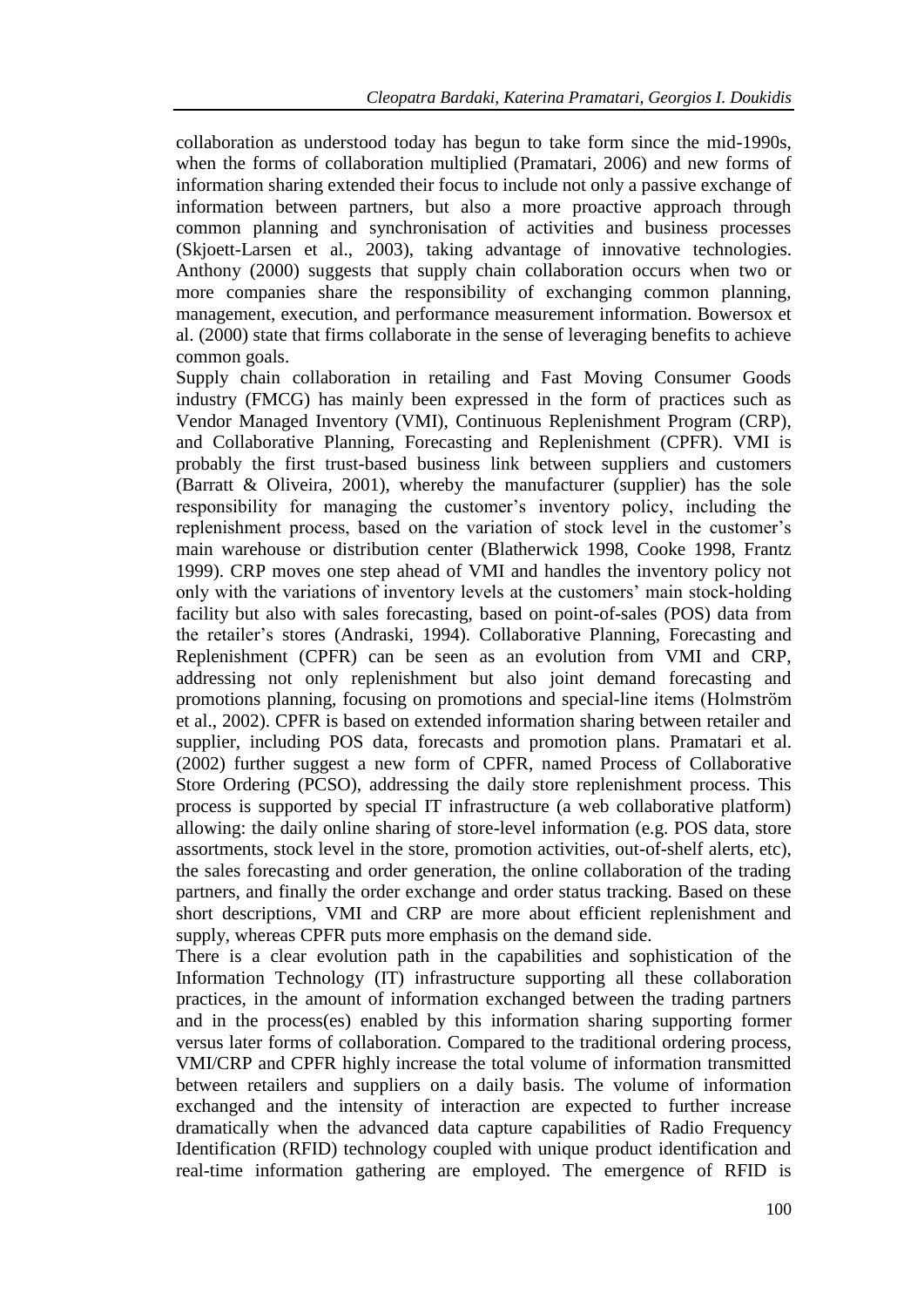expected to revolutionize many of the supply chain processes, especially those involving collaborating partners (Prater et al., 2005). A recent industry report (GCI, 2005) refers to new supply chain collaboration scenarios that will be empowered through the use of RFID and information sharing between trading partners (supply chain collaboration services), such as anti-counterfeiting, product recall and reverse logistics, collaborative in-store promotion management and total inventory management. Figure 1 (Pramatari, 2006) below summarizes the evolving path of supply chain collaboration practices in retail and the underlying information technologies that have enabled this collaboration over time.



**Figure 1:** Evolution of supply chain collaboration practices and enabling technologies in retail industry

In this context, this paper proposes eight RFID-enabled supply chain collaboration services (e.g. dynamic pricing, smart recall, in-store promotion management, outof-shelf response) in a networked retail business environment. The services are characterized, on a high-level, by the information shared between retailers and suppliers, the level of tagging (pallet/case/item level) and the location of the tag readers. Also, a scalable-distributed network architecture, building on the possibilities provided by web service orchestration and data stream management systems, is proposed to support these collaborative supply chain management processes. However, this paper presents the first findings of a research-in-progress with the ultimate purpose to assess and categorize the RFID-enabled supply chain collaboration scenarios according to four dimensions: the extent of collaboration required between retailers and suppliers, the RFID technology requirements, the transformation of existing (or the introduction of new) processes and the business performance impact of the RFID-enabled collaborative service. This research is partly funded by the European Commission (IST-2005, FP6) through the IST SMART research project with participating user companies being European grocery retailers and suppliers from the fast-moving consumer goods sector.

The paper begins with an overview of supply chain collaboration practices in retailing. The following section looks closely into the technology of RFID and the way it is employed in supply chain management. Section three describes the proposed architecture that supports RFID-enabled collaboration and decisionmaking. The eight RFID-enabled supply chain collaboration scenarios are described, in detail, in section four. The final section presents the conclusions along with suggestions for future research.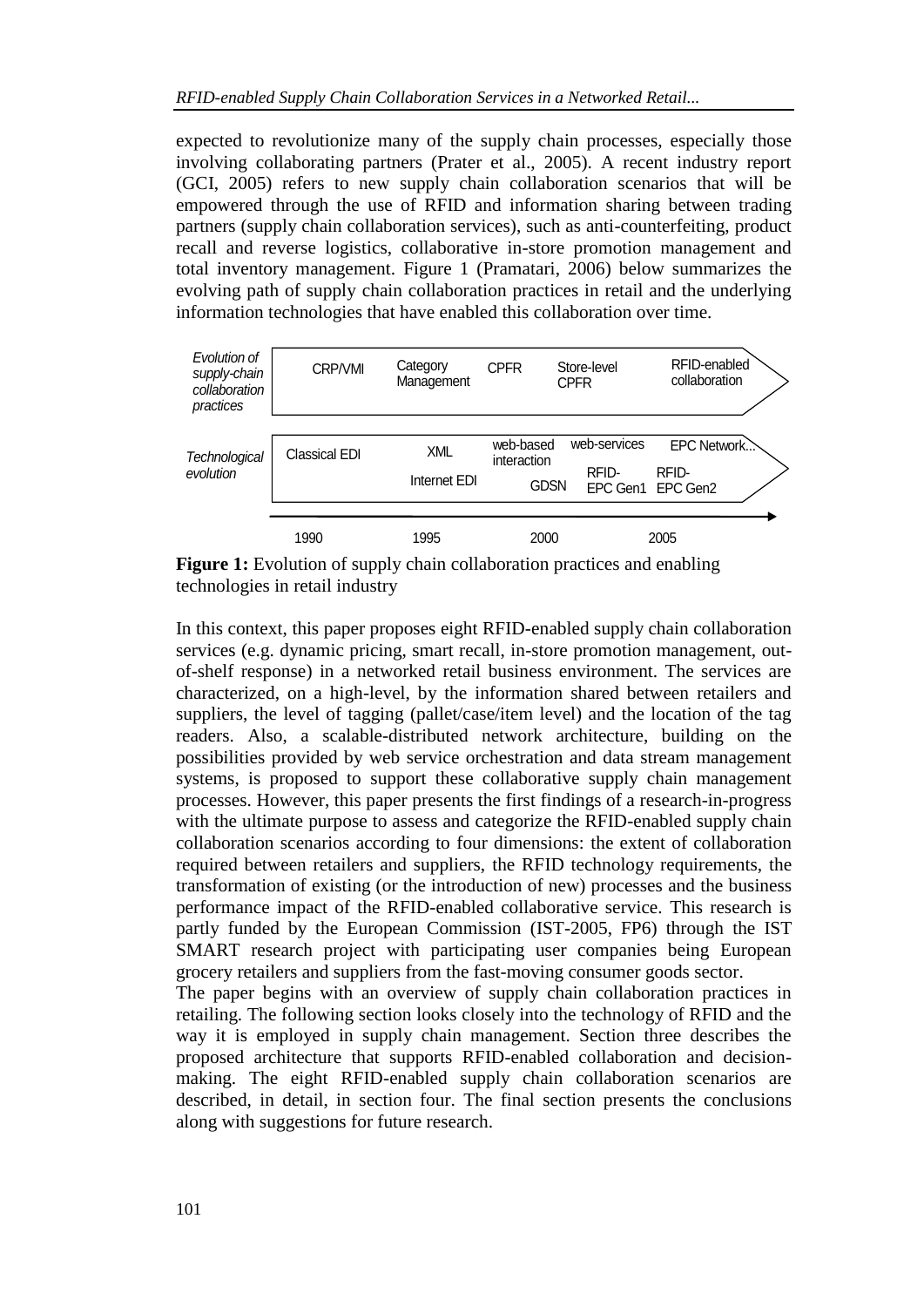## **2 Adopting RFID in Supply Chain Management**

Radio Frequency Identification (RFID) is a generic technology concept that refers to the use of radio waves to identify objects (Auto-ID Center, 2002). The core of RFID technology is the RFID transponder  $(tag) - a$  tiny computer chip with an antenna. Consumer good suppliers attach these tags to logistic units (palettes, cases, cartons and hanger-good shipments) and, in some cases, to individual items. Logistic units and individual items are identified by the Electronic Product Code (EPC). An RFID reader is used to identify the EPC stored on the RFID tag (Loebbecke, 2007). The antenna enables the microchip to transmit the object information to the reader, which transforms it to a format understandable by computers (Angelles, 2005). Finkenzeller (1999) provides a general overview of RFID technology while Sarma (2002) describes the specific technology for supply chain management.

Nowadays, many in the retail sector are already looking to the business case of RFID as the "next generation of barcode" through its capabilities to uniquely identify, track and trace consumer products along the entire supply chain requiring neither direct human contact nor line of sight, to store much more information and to enable a broad spectrum of supply chain applications ranging from upstream warehouse and distribution management down to retail-outlet operations, including efficient inventory management, shelf management, promotions management and innovative consumer services, as well as applications spanning the whole supply chain, such as product traceability (Ghisi & da Silva 2001, Kambil & Brooks 2002, Wong et al. 2002, Sarma et al. 2002, Penttilä et al. 2004, Loebbecke 2007). Although RFID technology is still emerging, RFID adoption is pushed by major retailers (RFID journal, 2003) which are already executing a number of pilot applications.

The benefits of RFID adoption in various application areas can be sought across the following axes (Pramatari, 2006):

- o the automation of existing processes, leading to time/cost savings and more efficient operations;
- o the enablement of new or transformed business processes and innovative consumer services, such as monitoring of product shelf availability or consumer self check-out;
- o the improvement of different dimensions of information quality, such as integrity, accuracy, timeliness etc. (Ballou et al., 1998) and
- o the formation of new types of information, leading to a more precise representation of the physical environment, e.g. a product's exact position in the store, a specific product's sales history etc.

For the full benefits to be ripped, the information needs to be shared among the supply chain partners in a complex network of relationships and decision making. The internal exploitation of RFID technology by a network leader-retailer looking solely at its own benefits is expected to have a negative impact on RFID market acceptance and adoption rates since suppliers will confront RFID as another unfortunate strategic necessity (Barua et al., 1997). Under this perspective, the proposed scalable-distributed architecture supports RFID-enabled collaborative supply chain processes and decision-making in a networked retail business environment, so that both retailers and suppliers can benefit from the employment of RFID.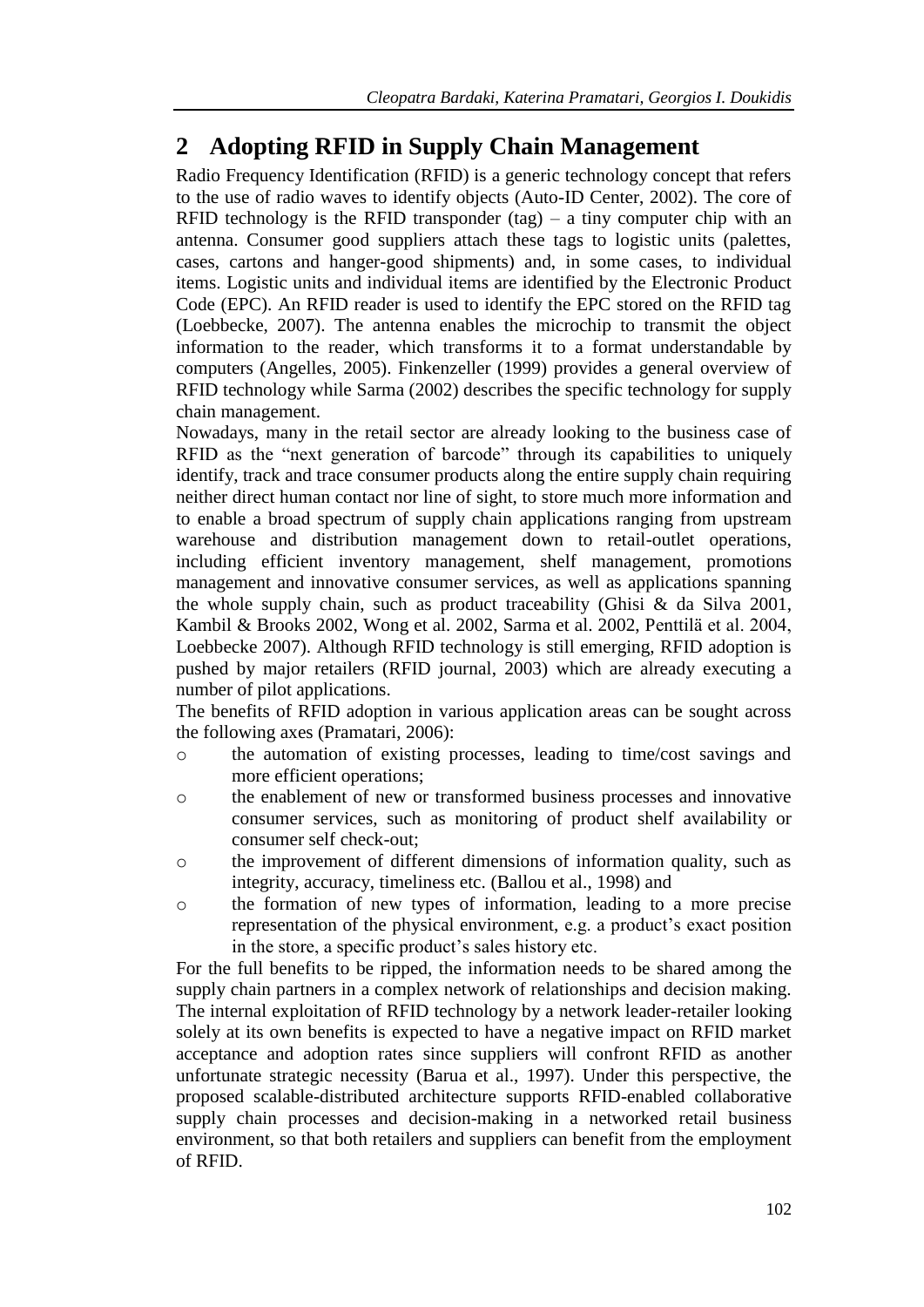## **3 A Scalable-Distributed Architecture for RFID-Enabled Supply Chain Collaboration in a Networked Business Environment**

This section proposes a scalable-distributed architecture that can support new RFID-enabled supply chain collaboration services and decision-making in a networked business environment. The field case considers the grocery retail business sector, since it is characterized by an intense supply chain environment on one hand, handling thousands of products and supply chain relationships on a daily basis, and increased competition and consumer demands on the other.

This architecture employs the following technologies into an integrated network infrastructure:

o Data stream management systems (DSMS) supporting real time analytics and decision support based on queries of transient data streams regarding product movement across various stages of the supply chain.

Many applications involve data items that arrive on-line from multiple sources in a continuous, rapid and time-varying fashion. In these applications, it may not be possible to process queries within a database management system. For this reason, applications have recently been developed in which data is modelled not as persistent relations but rather as transient data streams. A good example of such an application would be one that constantly receives data of electronic product code observations across a chain. In data streams we usually have "continuous" queries rather than "one-time". The answer to a continuous query is produced over time, reflecting the stream data seen so far. Computing real-time analytics (potentially complex) on top of data streams is an essential component of modern organizations (Chatziantoniou et al., 2005).

Therefore, the ability to efficiently perform complex real time analysis on top of streams of RFID measurements is the reason data stream management systems are employed by this architecture. In addition, a relational database management system (DBMS) is used to support less information intensive scenarios and other elements of the application.

o Web service orchestration and/or choreography enabling secure and seamless information sharing and collaboration in a distributed environment (Muehlen et al., 2005).

A web service, as defined by the W3C Web Services Architecture Working Group, is a software application identified by a URI, whose interfaces and bindings are capable of being defined, described, and discovered as XML artifacts. A web service supports direct interactions with other software agents using XML-based messages exchanged via Internet-based protocols (W3C, 2002). In general, a web service is an application that provides a Web API, supporting application-to-application communication using XML and the Web.

Orchestration refers to an executable business process that may interact with both internal and external web services. Orchestration describes how web services can interact at the message level, including the business logic and execution order of the interactions. These interactions may span applications and/or organizations, and result in a long-lived, transactional process. With orchestration, the process is always controlled from the perspective of one of the business parties.

But choreography is more collaborative in nature, where each party involved in the process describes the part it plays in the interaction. Web Services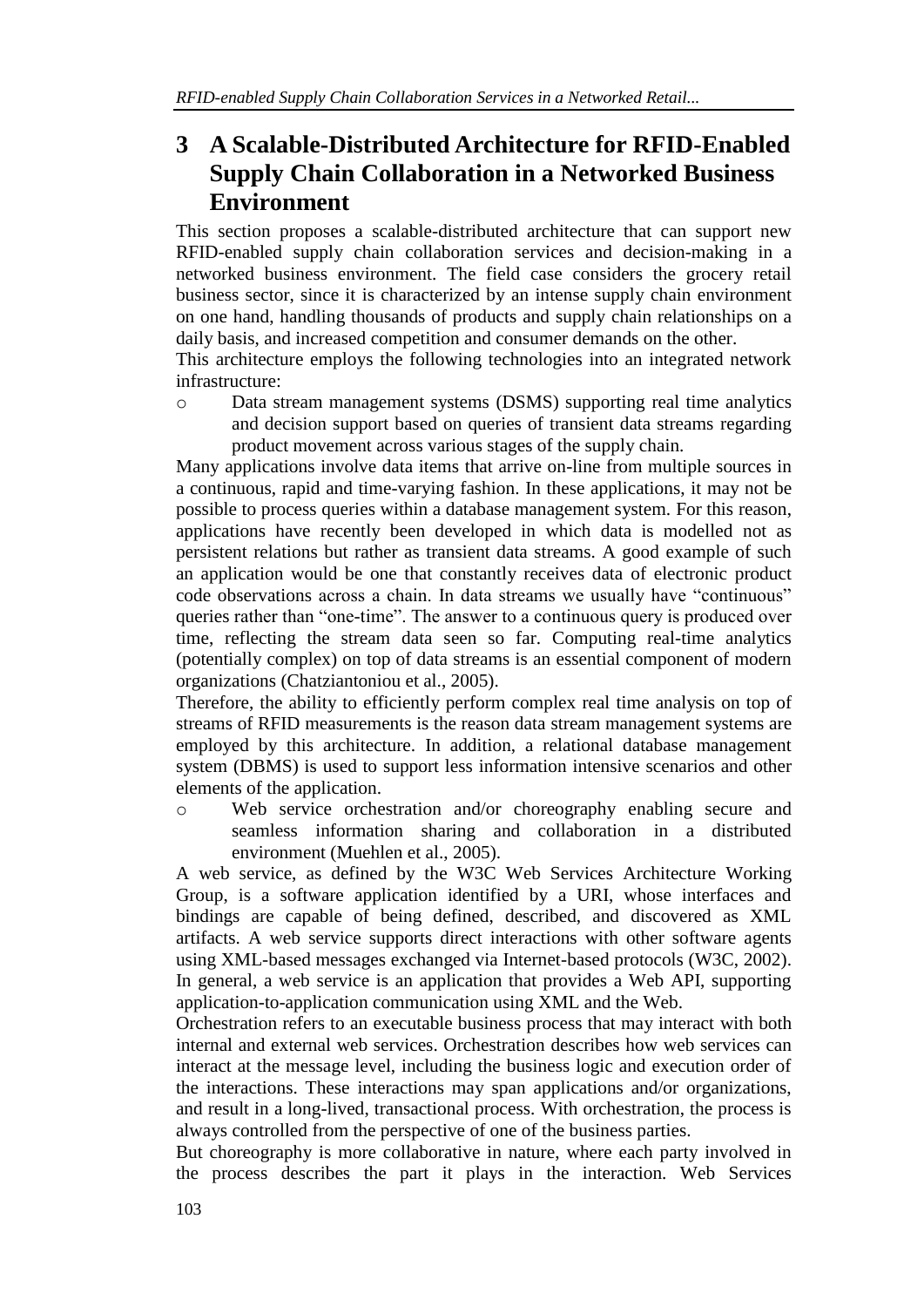choreography aims at the coordination of long-running interactions between distributed parties, which use web services to expose their externally accessible operations (Muehlen et al., 2005).

Figure 2 gives a high-level schematic representation of the proposed architecture. It is a distributed architecture, where the application layer runs on the system of each collaborating partner and web services implement the interface between the different partners' systems using SOAP (Ferris et al., 2003) requests and responses. The data layer is implemented by both a relational database system and a data stream management system providing the application layer with a continuous stream of unique product information. A central orchestration engine (Arkin, 2002) coordinates the exchange of messages between the partners' web services (W3C, 2002) following the logic of the specific collaborative process scenarios. A collaboration registry is also used, implemented by a Universal Description, Discovery and Integration (UDDI) directory enhanced with additional higher-level information regarding each collaborative relationship, to include and organize the necessary info of which partner collaborates with each other under which process scenario and with what security privileges.



**Figure 2:** Schematic presentation of the scalable-distributed network architecture

Since, this architecture is developed to support collaborative processes and decision making in the grocery retailing sector, it is necessary to interlink it to the Global Data Synchronization Network (GDSN) and Object Name Service (ONS)/EPC Network infrastructures or similar infrastructures of the same purpose. The GDSN, established by GS1 (www.gs1.org) and GCI (www.gci.org) supports information sharing about product type –currently identified via a barcode– and is implemented through a collection of data pools and global registries. On the other hand, the EPC Network (www.epcglobalinc.com)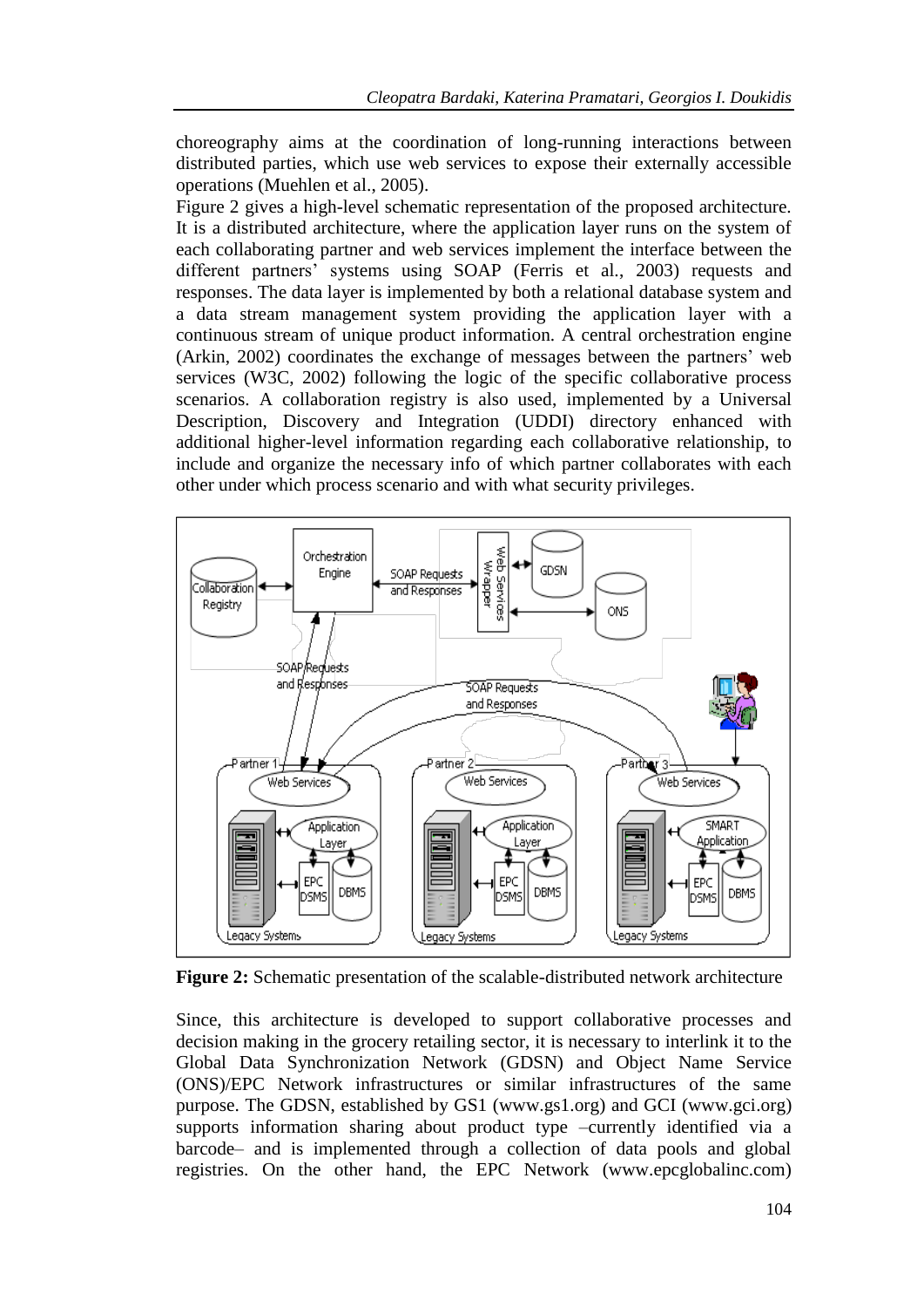supports information sharing about unique product instance –identified via an RFID tag, following the EPC standard (EPCglobal, 2004)– and is supported by the ONS infrastructure. The suggested architecture connects to either these two or similar directory services in order to get the master product information (e.g. product name, manufacturer, weight, etc.) associated with a specific product type identified via a barcode (GDSN), or additional information associated with a specific product instance (e.g. production date, distribution history, etc.) identified via an EPC (ONS/EPC Network).

Finally, the architecture enables different collaborative processes and decisionsupport scenarios. Each of these scenarios can be supported by separate components at the application layer. These components perform different functionality on each site, depending on what is the role of the collaborating partner, e.g. supplier, distribution centre, retail store.

## **4 RFID-Enabled Supply Chain Collaboration Services**

The proposed system, categorized as a distributed Web-based decision support system according to Zhang et al. (2005), is employed in the course of the SMART research project, funded by the European Commission (IST-2005, FP6), with participating user companies being European grocery retailers and suppliers from the fast-moving consumer goods sector. Companies in the sector already have a more-than-ten-years collaboration history and some collaboration processes have become standard business practice across Europe, such as CRP/VMI employed in retail warehouse replenishment or Category Management dealing with the marketing aspects of managing product categories in the store (Pramatari, 2006).

The proposed architecture is a generic distributed architecture that can potentially support various supply chain collaboration and decision support scenarios, whether these are enabled by RFID technology or not. However, in the context of the SMART project, the research focuses on eight RFID-enabled collaboration services. Each RFID-enabled collaboration scenario, described in detail below, has its own value proposition and can be characterized, on a high-level, by the information shared between suppliers and retailers, the level of tagging (pallet/case/item level) and the location of the tag readers.

o Backroom Visibility

In this scenario, both retailer and suppliers have a clear picture of the products' stock level in the store, as well as of the products' sales and collaborate on order placement for store replenishment. The store personnel receive from the system real time information about the backroom inventory level of each product. If a product is out-of-shelf, but there is available stock in the backroom, the store personnel is informed to refill the shelf; otherwise, if there is no stock (out-ofstock), a new store order is placed and sent to the distribution center. The salesmen of direct-store-delivery suppliers have also direct access to this information through their PDAs

The system updates the backroom inventory records automatically and sends the information to the PDA of the suppliers' salesmen. The salesmen inform the store staff to refill the shelf, but if there is no backroom stock, they prepare an order based on the inventory information provided by the system. At the retailer's headquarters, they can monitor the orders that the suppliers' salesmen have placed. The salesmen leave the store satisfied, since they succeeded in moving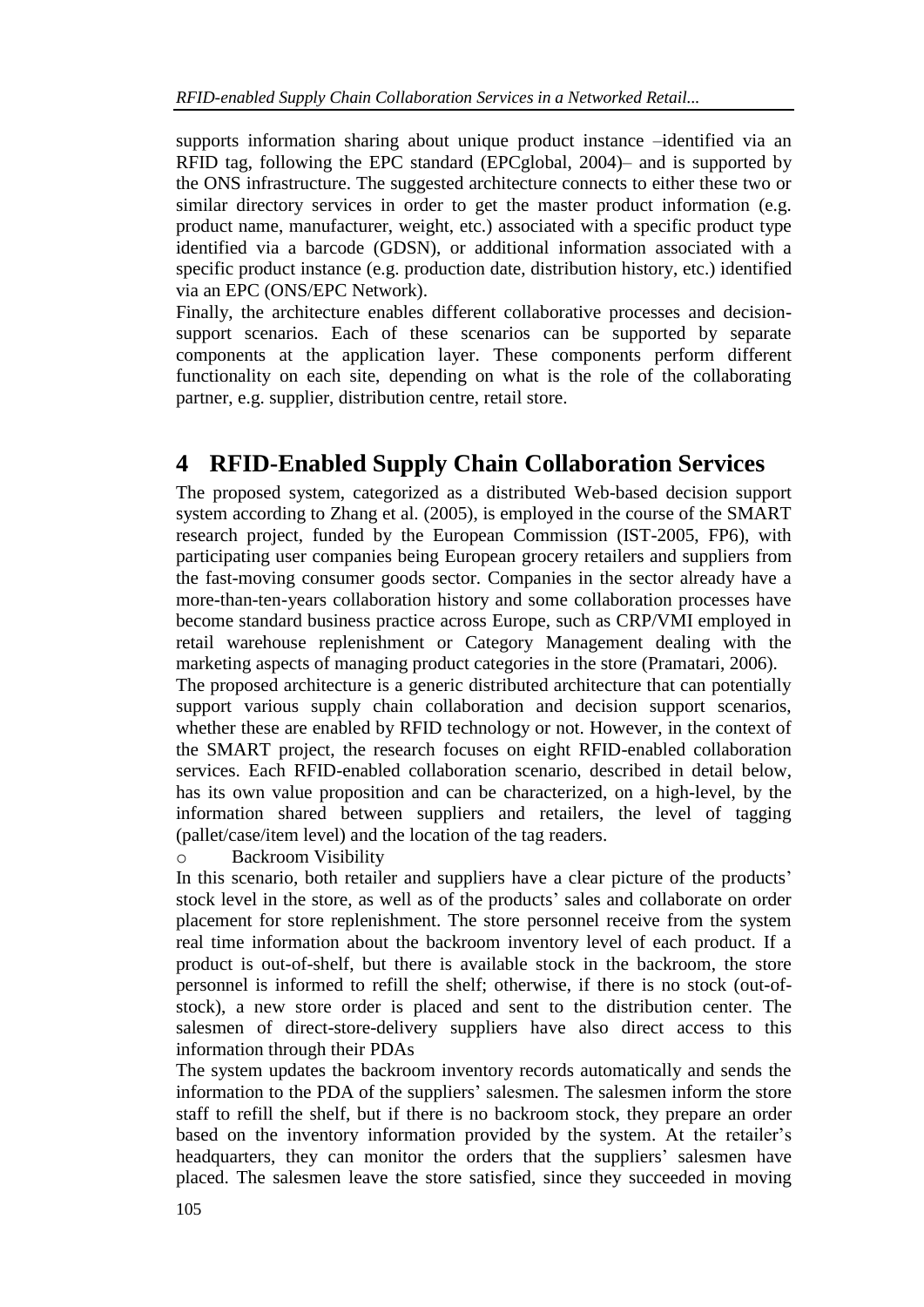their products to the shelves and they also took efficient ordering decisions to avoid out-of-stock & out-of-shelf. The tags are applied on case and item level. The tag readers are fixed on the backroom entrance and the backroom to sales floor entrance.

### o Out-of-shelf Response

The last 50 yard problem of product shortages on the shelf is a crucial issue in retail operations, both for the supplier and the retailer. On one hand the retailer should be aware of the time to move items from the backroom to the shelf, and on the other hand the supplier should be able to monitor the level of out-of-shelf in the stores, in order to identify problems and take corrective actions about the service level of new products to the end customer.

The system monitors the stock in the backroom and on the shelves and when there are out-of-shelf cases it generates an out-of-shelf alert and sends specific instructions on the PDA of backroom personnel about which goods to move from the backroom to the shelf. The staff refills the shelf, following the orders from the PDA. In addition, the suppliers' product managers have access to a weekly detailed report about products' shelf availability and inventory levels. The tags are applied on case and item level. The tag readers are fixed on the shelves, the backroom entrance and the backroom to sales floor entrance.

This collaborative scenario enables the store personnel to better manage the shelf replenishment process, which is currently one of the major causes behind the outof-shelf problem (Gruen et al., 2002). Sharing out-of-shelf alerts with the products' suppliers is also important, especially in direct-store-delivery where the suppliers are responsible for replenishing the store, in order to further monitor the problems as well as develop more accurate demand forecasts. While the previous scenario requires real-time information flows to support daily operations, this scenario is more about business intelligence and decision support.

o Remote Shelf management

Retailers and suppliers are provided with real time information about the actual shelf layout and have the opportunity to collaboratively manage the shelves allocation and appearance. RFID readers "scan" and "read" the shelves and provide their "digital image", including information about the size, specific products' position and layout, as well as information about the shelves' performance.

By using the system, the suppliers are now able to check if the products get the room they deserve on the shelf and are neatly positioned according to the store's planogram. If the suppliers notice that some of the products have fewer facings on the shelf, than what has been agreed with the retailer, or that some shelf space has been left empty, they informs the retailer, as well as the merchandiser to visit the store and take care of the shelf. Moreover, the suppliers monitor the shelves performance (shelves' sales) and can create a new planogram suggestion for the retailer. Both the retailer and the suppliers are satisfied, since they can better manage the limited, but so valuable, shelf space. The tags are applied on item level. The tag readers are fixed on the shelves. The process of shelf-management is already based on supplier-retailer collaboration to a great extent, but currently involves many manual and time-consuming steps that make it quite cumbersome. The adoption of RFID transforms the process with the automation of many steps, or even by making them unnecessary.

o Dynamic Pricing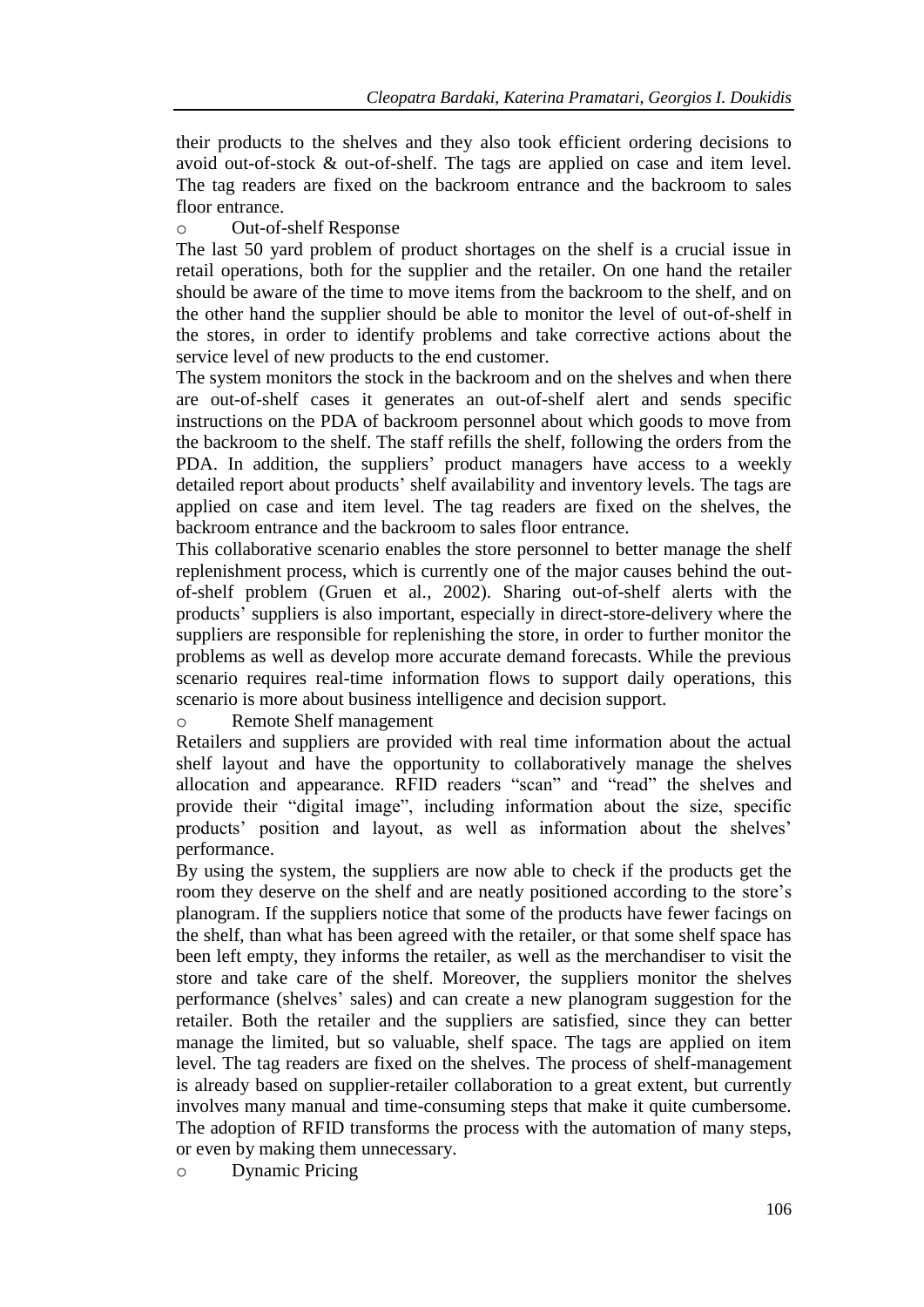Retailers and suppliers have the opportunity to identify products that are close to their expiration date, or are standing still on the shelves for a long time. For these reasons they can dynamically reduce the products' price, in order to boost consumer demand and reduce waste. This collaborative service (see Figure 3) is very useful for fresh products, such as dairy products, bread, meat, etc.

When consumers visit the store with their shopping list, they usually purchase products with the longest expiration date, since they cost the same. Thus, in order to avoid big on-hand stock of expired products, the system does periodic checks of on-hand stock to identify products approaching expiration date and then informs the suppliers. The suppliers, based on the system's recommendations, suggest to the retailer to decrease the price of these products. The retailer approves the suppliers' proposal for price change. In this case, the customers face a dilemma, if they should sacrifice the longest expiration date for a better price. But there are economic difficulties, so they usually choose the cheaper one. As a result, the customers leave the store happy that they managed to save money and both the retailer and the supplier are also satisfied because they managed to sell products that would otherwise be trashed. The tags are applied on case and item level. The tag readers are fixed on the shelves, on the backroom entrance, and on the backroom to the sales floor entrance.



**Figure 3:** Dynamic pricing RFID-enabled collaborative service

o In-store Promotion management and Promotion evaluation

Customers get direct information about special offers and promotions relevant to the product they just picked up from the shelf. When the consumer picks up the product, the fixed tag reader scans it and the customer gets a promotion message on a special information screen or even its mobile phone.

The system distinguishes between shelf sales and promotion stands sales. The suppliers use the system to monitor the sales of products in every store and get assistance in the design of new in-store promotion events. The system even provides them with statistics, evaluation reports, recommendations and specific locations in the store to use, based on their performance and cost. The tags are applied on item level. The tag readers are fixed on the shelves, on the promotion stands and near the special information screens.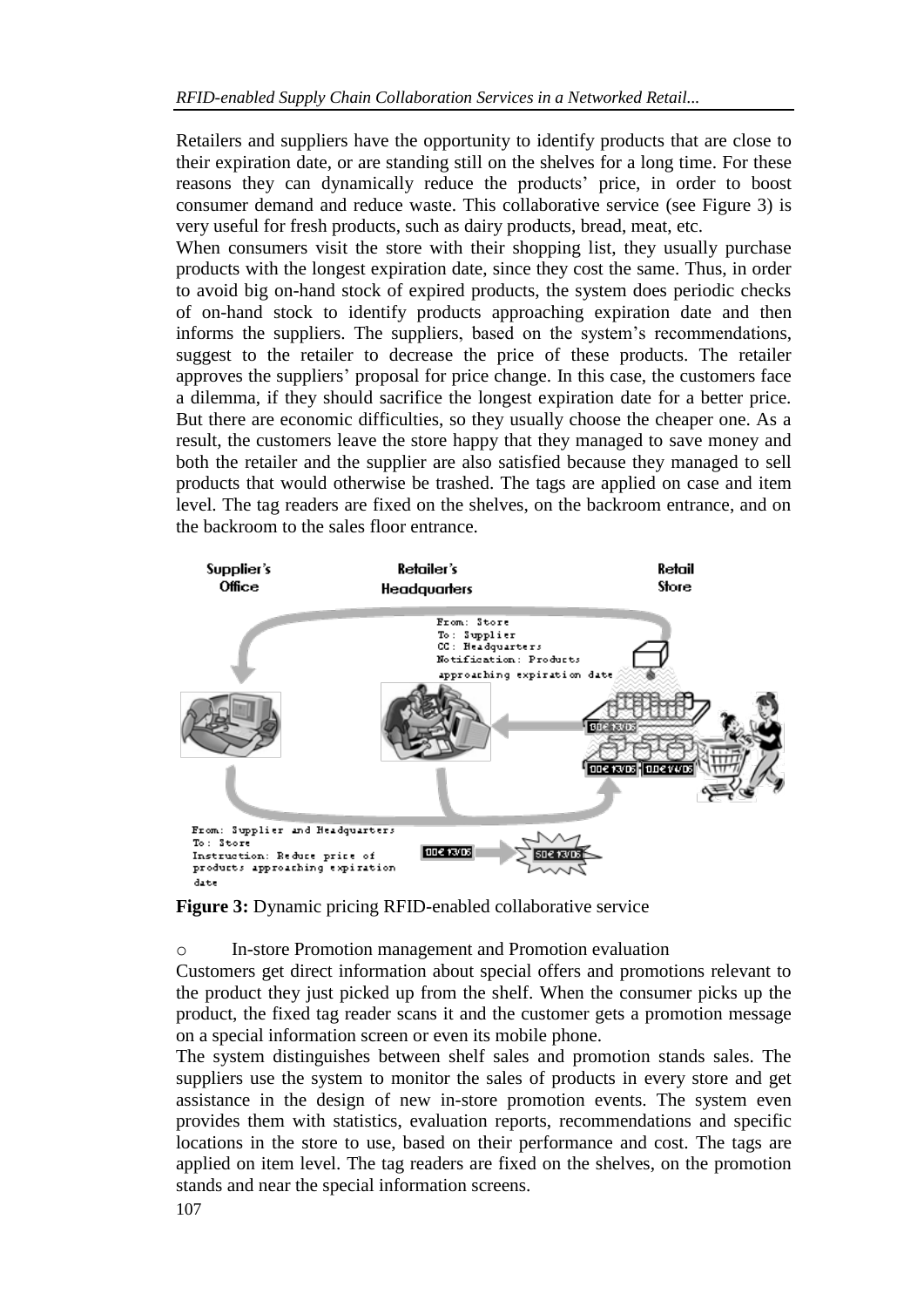#### o Demand management

According to this scenario, retailers and suppliers are capable of monitoring the inventory and the sales of products in every store and relocate them, if needed, (e.g. in case of a special promotion event) in order to eliminate lost sales opportunities. Using the system, they receive, on real time, from every retail outlet the on-hand inventory level in the backroom, on the shelves, and even on the promotion stands. They also get sales data from the Point-Of-Sales system. For example, if the supplier runs a promotion campaign for product A and notices that product A is almost out-of-stock in store Y, where it has high sale rates, but in store X there is a lot of product inventory that is not sold then he issues an order "Move product A from store X to store Y". The tags are applied on case and item level. The tag readers are fixed on the backroom entrance, on the backroom entrance to the sales entrance, on the shelves and on the promotion stands.

### o Traceability information

According to this scenario, the consumer at the end-point-of-sales (retail store) has a clear view of the products' history and origin. When the consumer reaches the shelf, he cannot be sure for the product's quality and safety. So, he picks up the product, the fixed tag reader scans it and, by special information screens, the customer gets details about production date and origin, expiration dates and other unique product's information that can ensure product authenticity and safety. The tags are applied on item level. The tag readers are fixed near the special information screens. The traceability information that belongs to the suppliers is shared with the retailers, in order to enable this collaboration service.

#### o Smart Recall

Retailers and suppliers have the capability to identify the location of products with specific characteristics and recall them fast and at minimum cost from the market, e.g. in case there is a risk with consumer safety.

When a crisis happens and the products of a specific production lot are found defective, the suppliers' quality managers issue an order "Recall the defective production lot from the market". The system identifies the products and provides with all the locations in the retailer's stores where the products of the specific production lot have been sent. The store personnel is informed to withdraw the products from the specific shelves, promotion stands and the backroom and prepare them to be sent back to the suppliers. As a result, the retailer has avoided the customers' dissatisfaction and for the suppliers it was not necessary to recall all the products of the kind. The tags are applied on case and item level. The tag readers are fixed on the backroom entrance and shelves, on the backroom to the sales floor entrance, on the shelves and on the promotion stands.

These innovative scenarios capitalize on RFID capabilities for automatic data capture and identification of unique product instances, in combination with other information that can be derived in association with RFID, such as the shelf location, the context of an in-store promotion event, etc. Some of the scenarios focus on the management of specific operations and processes (e.g. backroom visibility, dynamic pricing, smart recall), other focus more on supporting decision-making and building domain-knowledge (e.g. out-of-shelf response, remote shelf management), and other combine both aspects (e.g. promotion management, demand management, traceability information). Furthermore, collaboration between retailers and suppliers takes place either through joint involvement in a collaborative process (e.g. promotion management), through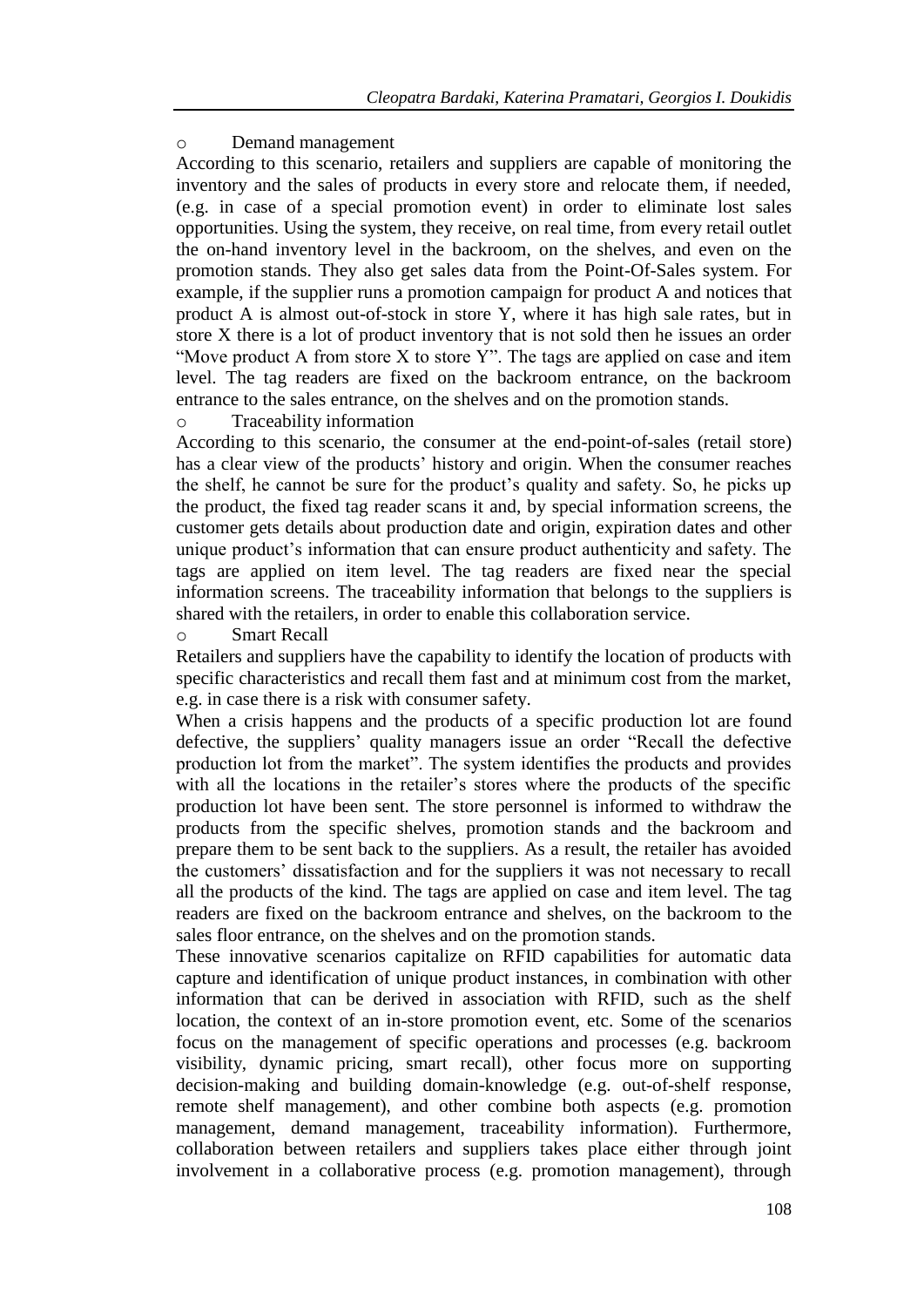information sharing for decision-support purposes (e.g. out-of-shelf, promotion evaluation) or through information sharing in order to support the delivery of a service to the end customer (e.g. traceability information).

Table 1 summarizes the above RFID-enabled supply chain collaboration services. Each scenario is presented according to the information shared between the collaborating retailers and suppliers, the tag readers location, and the tagging level.

| <b>RFID-enabled</b><br><b>Collaboration</b><br>service             | <b>Information shared</b>                                                                                      | <b>Tag Readers Location</b>                                                                                                    | <b>Tagging</b><br><b>Level</b> |
|--------------------------------------------------------------------|----------------------------------------------------------------------------------------------------------------|--------------------------------------------------------------------------------------------------------------------------------|--------------------------------|
| <b>Backroom</b><br>visibility                                      | Backroom on-hand stock<br>Orders<br>POS data                                                                   | Backroom entrance<br>Backroom to sales floor<br>entrance                                                                       | Case, Item                     |
| Out-of-shelf<br>response                                           | Backroom on-hand stock<br>Shelves on-hand stock<br>Out-of-shelf alerts                                         | Backroom entrance<br>Backroom to sales floor<br>entrance<br>Sales floor shelves                                                | Case, Item                     |
| Remote shelf<br>management                                         | Number of products' facings<br>Products' position<br>Shelf layout<br>Shelf sales                               | Sales floor shelves                                                                                                            | Item                           |
| <b>Dynamic Pricing</b>                                             | Products expiration date<br>Backroom on-hand stock<br>Shelves on-hand stock                                    | Backroom entrance<br>Backroom to sales floor<br>entrance<br>Sales floor shelves                                                | Case, Item                     |
| In-store<br>Promotion<br>management and<br>Promotion<br>evaluation | Shelf sales<br>Promotion stands sales<br>POS data                                                              | Sales floor shelves<br>Promotion stands<br>near the special information<br>screens                                             | Item                           |
| Demand<br>management                                               | POS data<br>Backroom on-hand stock<br>Shelves on-hand stock<br>Promotion stands on-hand<br>stock               | Backroom entrance<br>Backroom to sales floor<br>entrance<br>Sales floor shelves<br>Promotion stands                            | Case, Item                     |
| Traceability<br>information                                        | Product traceability<br>information (production<br>date and origin, expiration<br>date, product history, etc.) | near the special information<br>screens                                                                                        | Item                           |
| <b>Smart Recall</b>                                                | Product information<br>Product location<br>information                                                         | Backroom entrance<br>Backroom to sales floor<br>entrance<br><b>Backroom</b> shelves<br>Sales floor shelves<br>Promotion stands | Case, Item                     |

**Table 1:** Characteristics of the eight RFID-enabled Supply Chain Collaboration **Services** 

However, the above table presents only the first findings of a research-in-progress with the ultimate purpose to assess and categorize the RFID-enabled supply chain collaboration scenarios according to the following four dimensions:

- o the extent of collaboration required between retailers and suppliers,
- o the RFID technology requirements,
- o the transformation of existing (or the introduction of new) processes and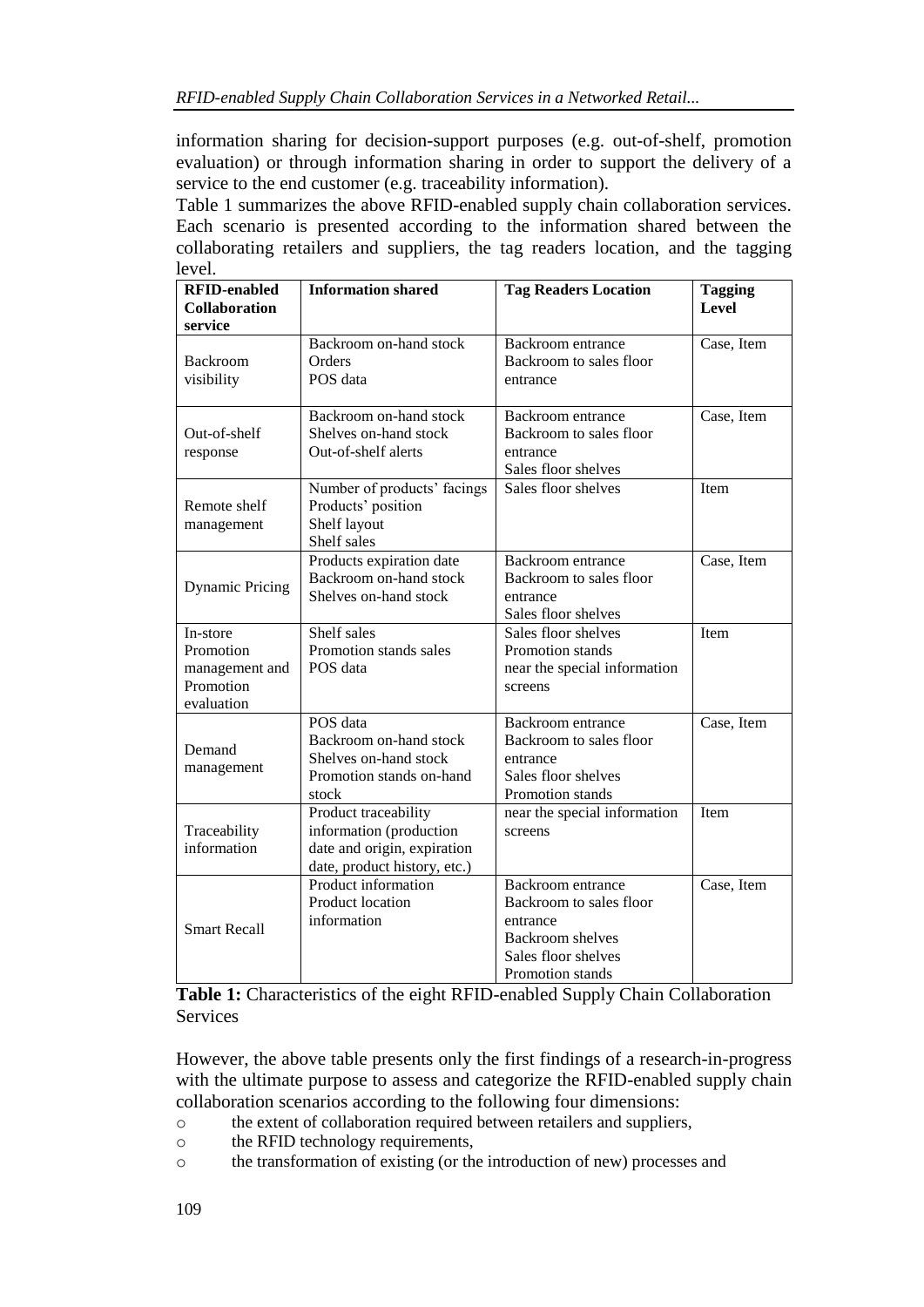o the performance impact, the business case contribution of the RFID-enabled collaborative service.

The extent of collaboration between trading partners will be analyzed based on the collaboration index of Simatupang and Sridharan (2005), which defines three interrelated dimensions: information sharing, decision synchronization, and incentive alignment. Information sharing refers to the act of capturing and disseminating timely and relevant information for decision makers to plan and control supply chain operations; decision synchronisation refers to joint decisionmaking in planning and operational contexts; and incentive alignment refers to the degree to which chain members share costs, risks, and benefits.

The RFID technology requirements, the processes and the performance impact dimensions are based on the 5Ps of RFID proposed by Loebbecke and Palmer (2006) to analyse RFID implementations: the *Physics* of the tag, the reader and the data transfer; the *Processes* being changed and enhanced, the *Prices* for technical components and their installation, the *Privacy* aspects of capturing and retaining customer data and the *Performance* impact, the business case contribution, of RFID implementation (Loebbecke, 2007). Specifically, the RFID technology requirements refer to the level of tagging, the location of the tag readers and the cost of the implementation including the cost of necessary hardware and software infrastructure.

Tag costs constitute the bigger part of RFID deployment costs and, thus, the tagging level is the dominant variable when deciding on the adoption of alternative RFID-enabled processes (Alexander et al., 2002). On the other hand, the benefits of RFID are expected to increase significantly as adopters migrate from pallet, to case, to item-level tagging and tag readers are located in more areas. Moreover, time and labour savings, data accuracy, supply chain visibility, inventory management, products traceability, etc. are among areas in which improvements and enhancements of business performance are sought.

Using these four dimensions we will perform a detailed assessment for each of the supply chain collaboration scenarios, in order to understand the anticipated costs and benefits as well as predict the expected barriers of implementation and adoption, including process changes and collaboration incentives. This assessment follows both an operational and strategic perspective, as some of the scenarios focus on the management of specific operations and processes (e.g. backroom visibility, dynamic pricing, smart recall), other focus more on supporting decision-making and building domain-knowledge (e.g. out-of-shelf response, promotion evaluation), and others combine both aspects (e.g. promotion management, traceability information).

### **5 Conclusions and Future Research**

Supply chain collaboration in retailing and Fast Moving Consumer Goods industry (FMCG) has mainly been expressed in the form of practices such as Vendor Managed Inventory (VMI), Continuous Replenishment Program (CRP), and Collaborative Planning, Forecasting and Replenishment (CPFR). The emergence of RFID is expected to revolutionize many of the collaborative supply chain processes and to empower new collaboration scenarios, such as anticounterfeiting, product recall and reverse logistics, collaborative in-store promotion management and total inventory management.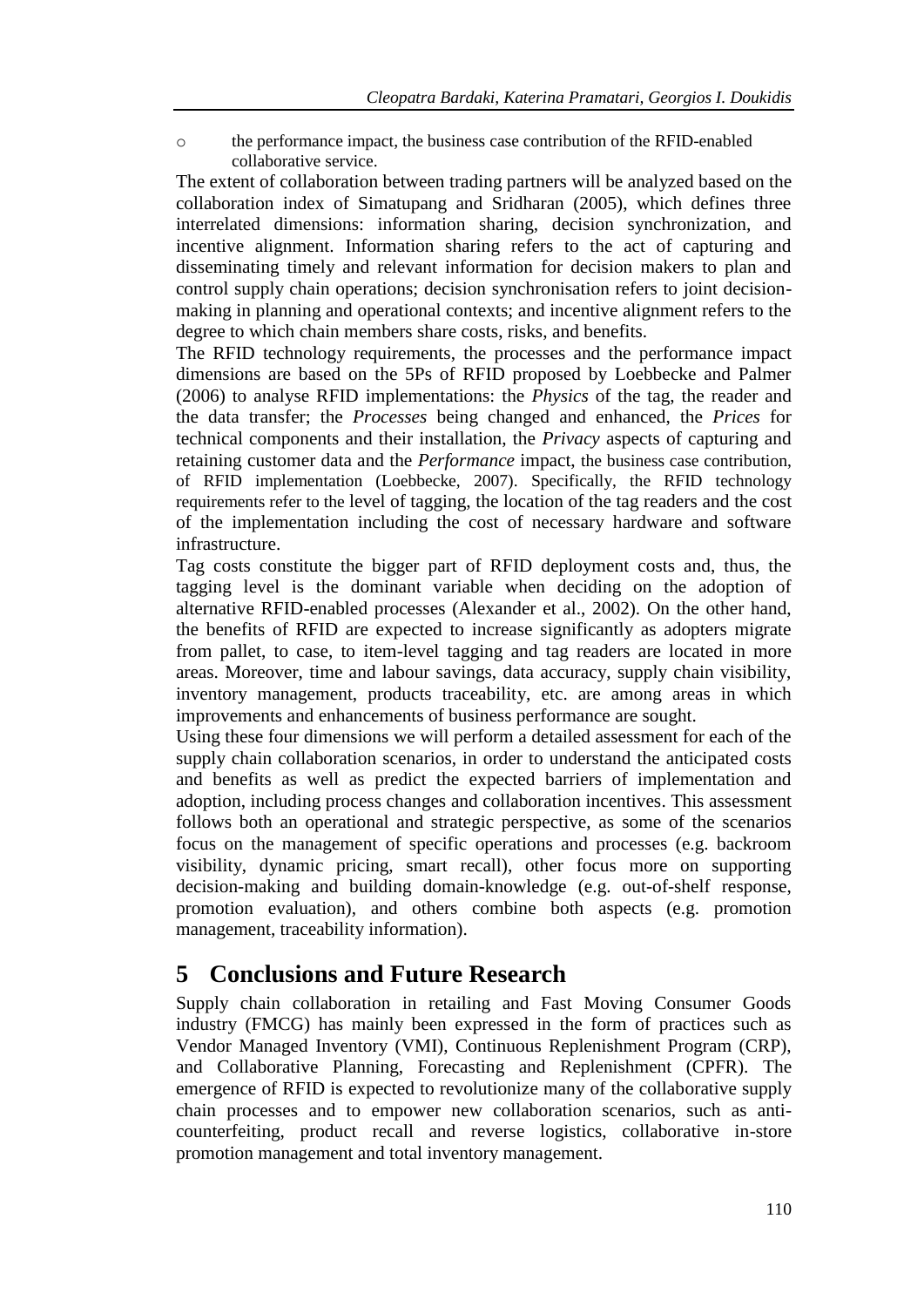This paper proposes eight RFID-enabled supply chain collaboration services (e.g. dynamic pricing, smart recall, in-store promotion management, out-of-shelf response) in a networked retail business environment. The services are characterized, on a high-level, by the information shared between retailers and suppliers, the level of tagging (pallet/case/item level) and the location of the tag readers. However, these RFID-enabled supply chain collaboration scenarios will be further assessed according to four dimensions (for details, see Section 4): the extent of collaboration required between retailers and suppliers; the RFID technology requirements the transformation of existing (or the introduction of new) processes and the business case contribution of the service.

Also, a scalable-distributed network architecture, building on the possibilities provided by web service orchestration and data stream management systems, is proposed to support these collaborative supply chain management processes. The proposed system, categorized as a distributed Web-based Decision Support System according to Zhang et al. (2005), is employed in the course of the SMART research project, funded by the European Commission (IST-2005, FP6), with participating user companies being European grocery retailers and suppliers from the fast-moving consumer goods sector.

Finally, to further extend this research, three of the proposed RFID-enabled collaborative services (out-of-shelf response, promotion management and traceability information) will be implemented and tested via field experiments, in order to evaluate in practice the benefits of RFID adoption from a business perspective. It is also important to evaluate the degree to which the proposed architecture adequately supports the corresponding scenarios and fulfils the requirements from various perspectives, which is a clear next direction of research in this area.

### **References**

- Alexander K., Birkhofer G., Gramling K., Kleinberger H., Leng S., Moogimane D. & Woods M., (2002): Focus on Retail: Applying Auto-ID to Improve Product Availability at the Retail Shelf, Auto-ID Center White Paper, www.autoidcenter.org.
- Andraski, J.C., (1994): Foundations for successful continuous replenishment programs, International Journal of Logistics Management, Vol. 5, No. 1, pp. 1-8.
- Angelles R., (2005): RFID Technologies: Supply Chain Applications and Implementation Issues, Information Systems Management, pp. 51-65.
- Anthony, T., (2000): Supply chain collaboration: success in the new Internet economy. Achieving Supply Chain Excellence Through Technology, Montgomery Research Inc., pp. 241-44.
- Arkin, A., (2002): Web Service Choreography Interface (wsci) 1.0.
- Auto-ID Center (2002): Technology Guide, Auto-ID Center White Paper.
- Ballou, D., Wang, R., Pazer, H., and Tayi, G., (1998): Modeling information manufacturing systems to determine information product quality, Management Science, Vol. 44, No. 4, pp. 462.
- Barratt, M. and Oliveira, A., (2001): Exploring the experience of collaborative planning initiatives, International Journal of Physical Distribution and Logistics Management, Vol. 31, No. 4, pp. 266-289.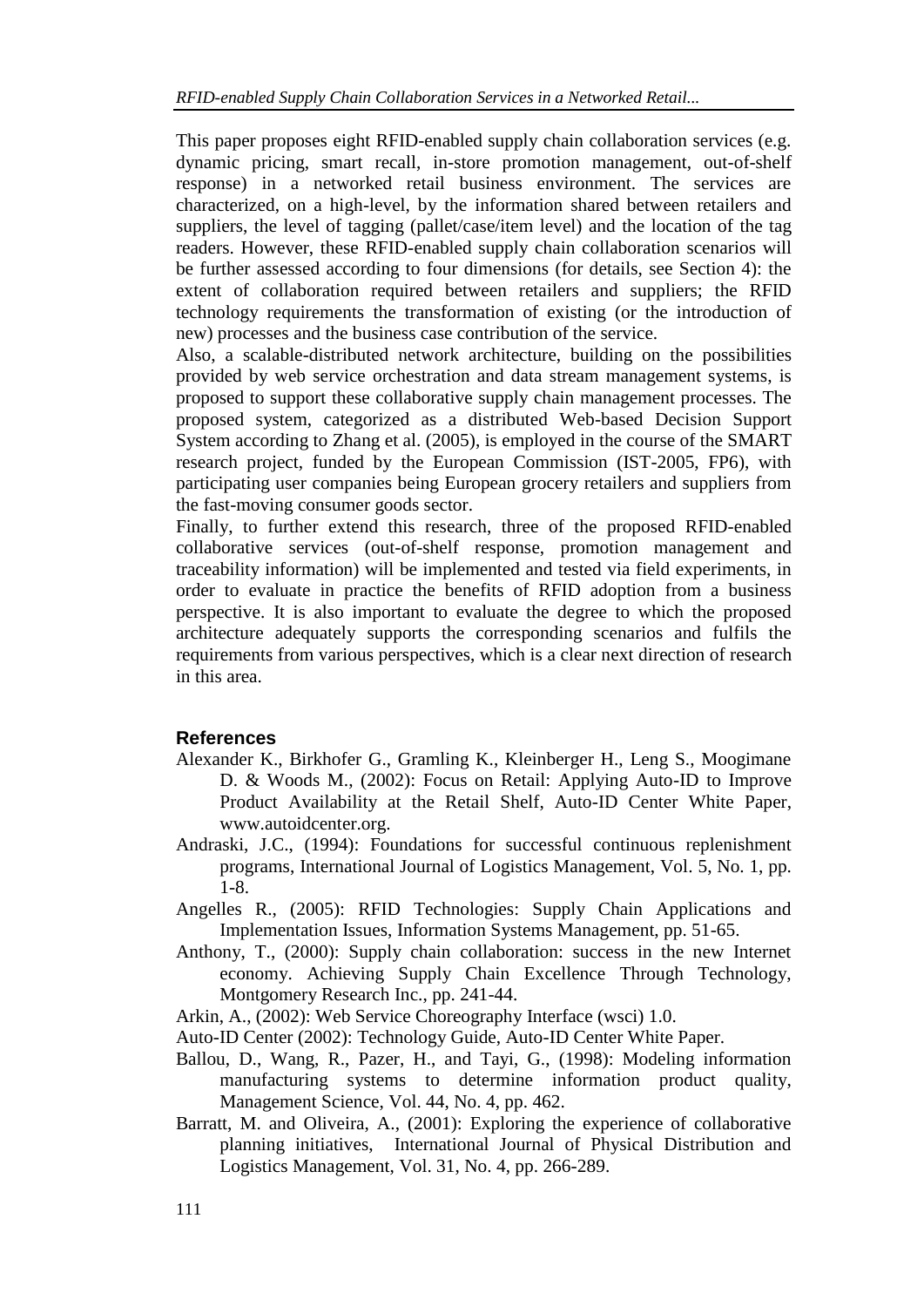- Barua, A., and Lee, B., (1997): An Economic Analysis of the Introduction of an Electronic Data Interchange System, Information Systems Research, Vol. 8, No. 4, pp. 398-422.
- Blatherwick, A., (1998): [Vendor-managed inventory: fashion fad or important](http://www.emeraldinsight.com/Insight/viewContentItem.do?contentType=Article&contentId=858143)  [supply chain strategy?,](http://www.emeraldinsight.com/Insight/viewContentItem.do?contentType=Article&contentId=858143) Supply Chain Management: An International Journal, Vol. 3, No. 1, pp. 10-11.
- Bowersox, D.J., Closs, D.J. & Stank, T.P., (2000): Ten mega-trends that will revolutionize supply chain logistics, Journal of Business Logistics, Vol. 21, No. 2, pp. 1-16.
- Chatziantoniou, D., and Johnson, T., (2005): Decision Support Queries on a TapeResident Data Warehouse, Information Systems Journal, Vol. 30, No. 2, pp 133-149.
- Cooke, J.A., (1998): VMI: very mixed impact?, Logistics Management Distribution Report, Vol. 37, No. 12, 51.
- EPCglobal (2004): The EPCglobal Network and The Global Data Synchronization Network (GDSN): Understanding the Information & the Information Networks.
- Ferris, C., and Farrell, J., (2003): What are Web Services?, Communications of the ACM, Vol. 46, No. 6, pp. 31.
- Finkenzeller K., (1999): "RFID Handbook: Fundamentals and Applications in Contact-less Smart cards and Identification,"John Wiley & Sons.
- Frantz, M., (1999): CPFR pace picks up, Consumer Goods. Available at: www.consumergoods.com/archive/JanFeb99.
- GCI (2005): EPC: A shared vision for transforming business processes, Global Commerce Initiative. Available online at: www.gci-net.org
- Ghisi, F. and da Silva, A., (2001): The information technology on food supply chain management, In proceedings of the International Conference on Management of Engineering and Technology, Vol. 1, p. 169, Portland.
- Gruen, T.W., Corsten, D.S. and Bharadwaj, S., (2002): Retail Out-of-Stocks: A Worldwide examination of Extent, Causes and Consumer Responses, The Food Institute Forum (CIES, FMI, GMA).
- Hölmstrom, J., Framling, K., Kaipia, R. and Saranen, J., (2002): Collaborative planning forecasting and replenishment: new solutions needed for mass collaboration, Supply Chain Management: An International Journal, Vol. 7, No. 3, pp. 136-145.
- Kambil A. and Brooks J.D., (2002): Auto-ID Across the Value Chain: From Dramatic Potential to Greater Efficiency and Profit, Auto-ID Center, White Paper.
- Loebbecke, C., (2007): Piloting RFID Along the Supply Chain: A Case Analysis, Electronic Markets, Vol. 17, No. 1, pp. 29-37.
- Loebbecke, C. & Palmer, J., (2006): A Real-World Pilot of RFID in the Fashion Industry: Kaufhof and Gerry Weber in Germany, Academy of Management Annual Meeting, (OCIS Division), Atlanta, GA, August.
- Mclaren, T., Head, M. and M., Y. Y. (2002): Supply chain collaboration alternatives: Understanding the expected costs and benefits, Internet research: Electronic networking applications and policy, Vol. 4, pp. 348- 364.